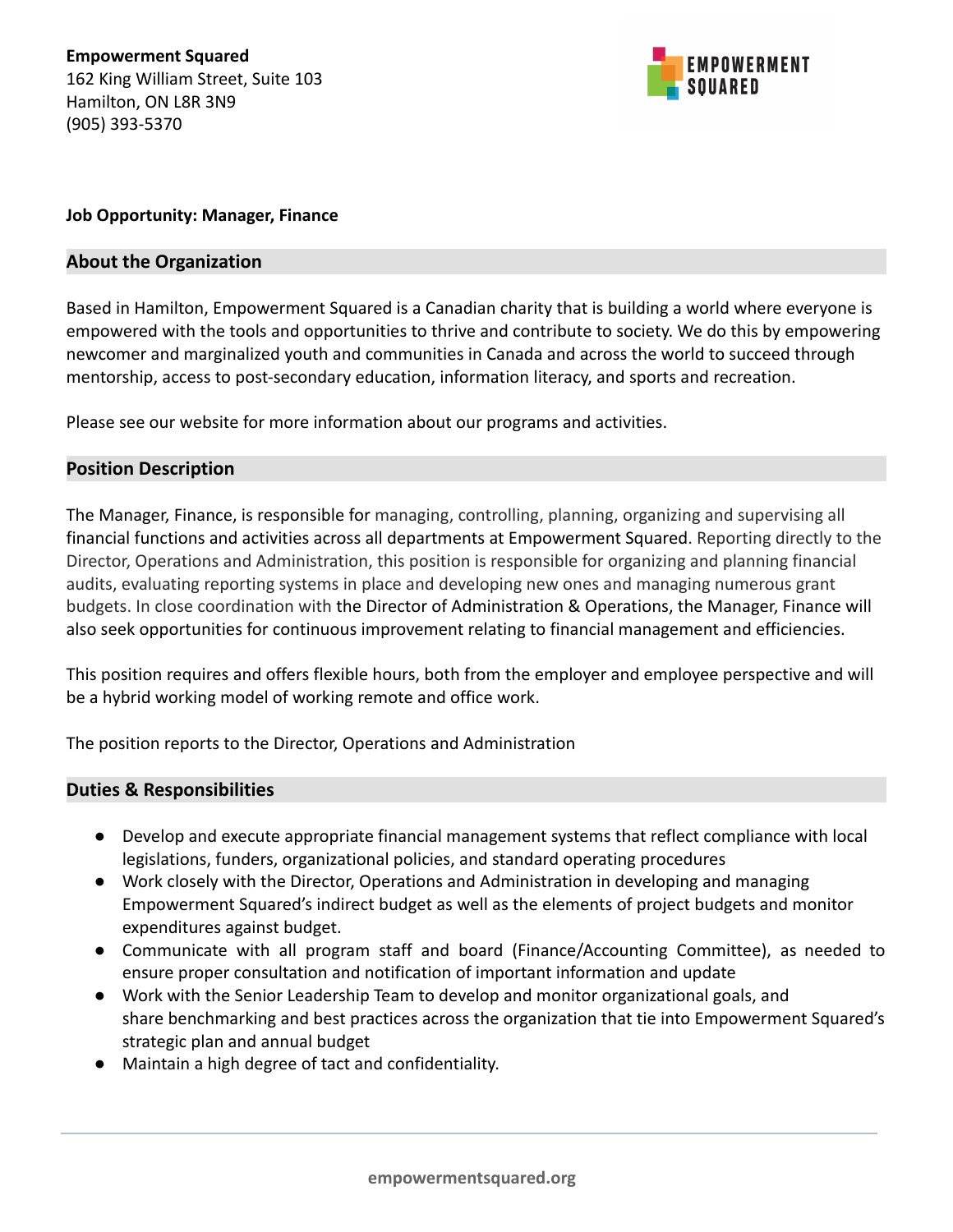

- Coordinate execution of financial reviews or audits and ensure timely follow up to review or audit conclusions and recommendations in close collaboration with the Finance Committee, Director, Operations and Administration and Executive Director.
- Oversee organization payroll, leave requests and benefits administration
- Oversee and provide adequate support to bookkeeping team
- Oversee and manage the procurement functions at Empowerment Squared in accordance with organizational policies, donor regulations and best practices.
- Ensure strong internal controls are implemented for procurement and contractual actions, including contracts management. Monitor procurement transactions completed by Empowerment Squared's staff.
- Review, develop and/or improve standard operating procedures, policies, tools and contractual templates for procurement and contracts management as needed
- Grants Assisting with grant applications and interim/final reporting back to funders

# **Disclaimer**

- Nothing in this job description restricts management's right to assign or reassign duties and responsibilities to this job at any time.
- This job description is subject to change at any time depending on the needs of the organization.

# **Relevant Skills & Qualifications**

- Demonstrated experience with accounting, budgeting, auditing, financial planning, and related tasks.
- A CPA or CA designation is an asset
- Financial and budgeting acumen, proficiency in Microsoft Office functions and previous experience working with senior leadership and Board of Directors
- Experience with payworks or similar payroll platform an asset
- Excellent verbal, written, listening communications skills including demonstrated leadership and organizational skills with the ability to prioritize and multitask in a fast paced, multi-cultural environment.
- Proven ability to think and lead strategically, plan effectively, set priorities, meet deadlines, and make decisions while paying attention to detail and quality.
- Entrepreneurial and prudent risk-taker who considers out of the box solutions, is willing to question traditional ways of doing things, and suggests well thought out, articulated solutions
- Ability to build strong professional relationships by demonstrating exceptional interpersonal skills, sound professional judgment, and high levels of integrity and accountability
- Ability to work with little or no supervision while making judgement calls under pressure
- Ability to foster effective working relationships within a team environment.